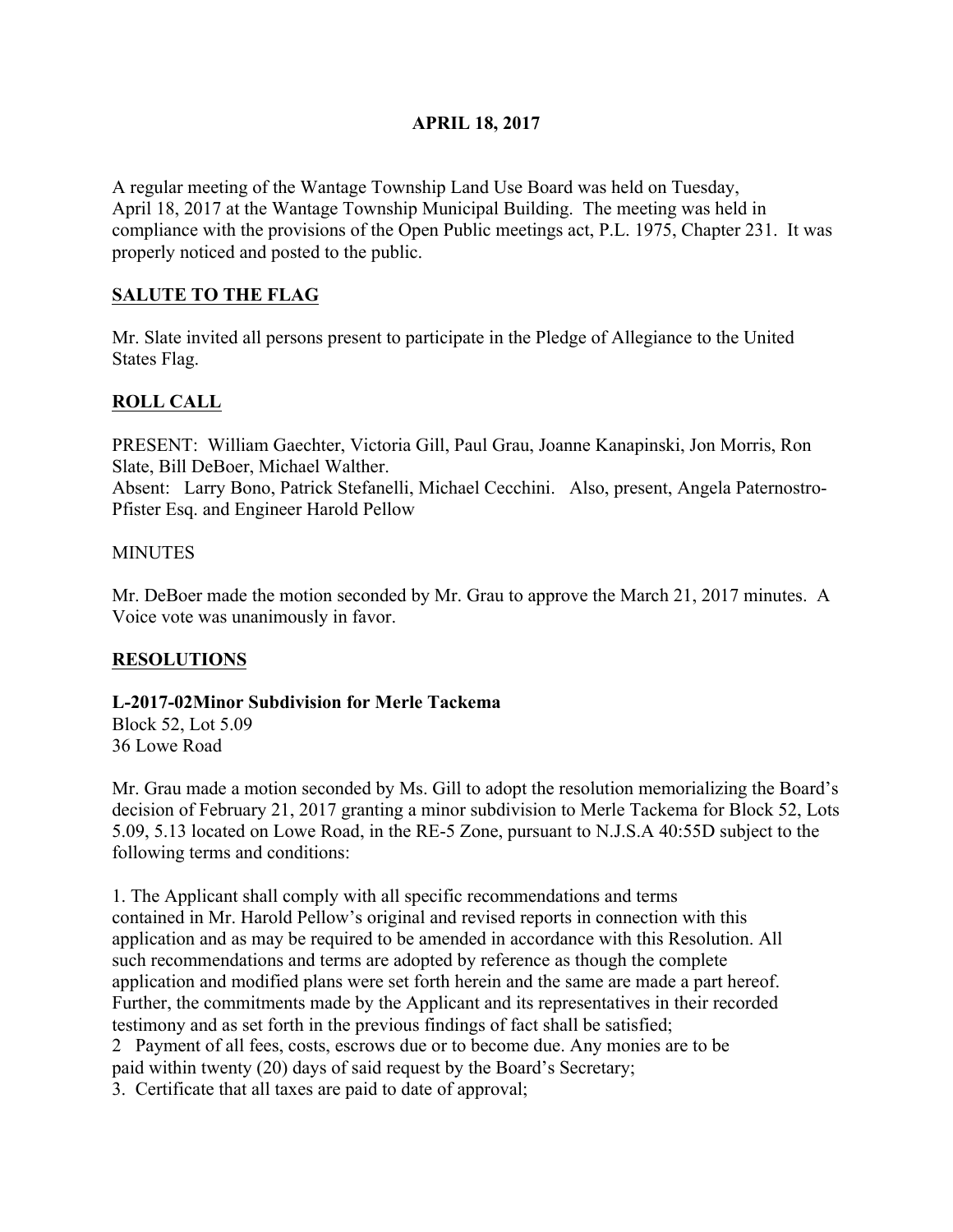4. The Township of Wantage Land Use Board reserves the right to revoke and Withdraw any approval granted in the event there is any deviation from or alteration of the plan here by approved, unless prior written approval for such deviation or alteration has been obtained from the Land Use Board. Minor deviations and field changes may be authorized in writing by the Township Engineer;

5. The terms and conditions of this approval shall be binding upon the Applicant, the Applicant's successors in interest and assigns. Further, each of the terms and conditions of this approval are material elements of the approval based upon the submission of the application and property in its entirety and the non-compliance with any term or condition by the Applicator or his successors or assigns shall be deemed a material default subjecting the application to revocation of this approval. The request to change any single condition, since all conditions are integrally related, shall open the entire application to the Land Use Board for reconsideration, possible re-approval, and new terms and conditions, in addition to those terms and conditions presently existing in this approval;

6. The Applicant must comply with all representations made, either personally or through any representative acting on the Applicant's behalf during the course of the presentation of the application at the hearing, through any written correspondence presented to the Board and/ or Township, and in all documents filed pertaining to the instant application;

7. The Applicant shall submit to the Township Engineer and Board Attorney, for his/her review and approval as to form, the Deeds prior to final execution of same so there is full conformance with all items of the Pellow Report;

8. The Applicant shall pay the \$2,500 Road Trust Fund fee prior to the signature and filing of any Deeds;

9. All conditions of the prior application of this subject property as per the February

24, 2015 Resolution (Application #L-14-05) shall remain in full force and effect;

10. Subject to all other applicable rules, regulations, ordinances, and statutes of the Township of Wantage, County of Sussex, State of New Jersey.

Roll Call Vote:

Ayes: Gaechter, Gill, Grau, Morris, Slate DeBoer Walther Nays: None. MOTION CARRIED

## **L-2013-01Minor Subdivision for Richard S. Havens**

Block 1.02, Lot 13 Route 284

Mr. Grau made the motion seconded by Ms. Gill to adopt the resolution memorializing the Board's decision of February 21, 2017 granting a minor subdivision using Open Space/Agricultural Preservation Option, a variance was determined to be necessary, for Block 1.02, Lots 13, 13.03, located on Route 284 in the Re-5 Zone, pursuant to N.J.S.A 40:55 D subject to the following terms and conditions:

1. The Applicant shall comply with all of the specific recommendations contained in Mr. Pellow's Report dated January 24, 2017. Further, the commitments made by the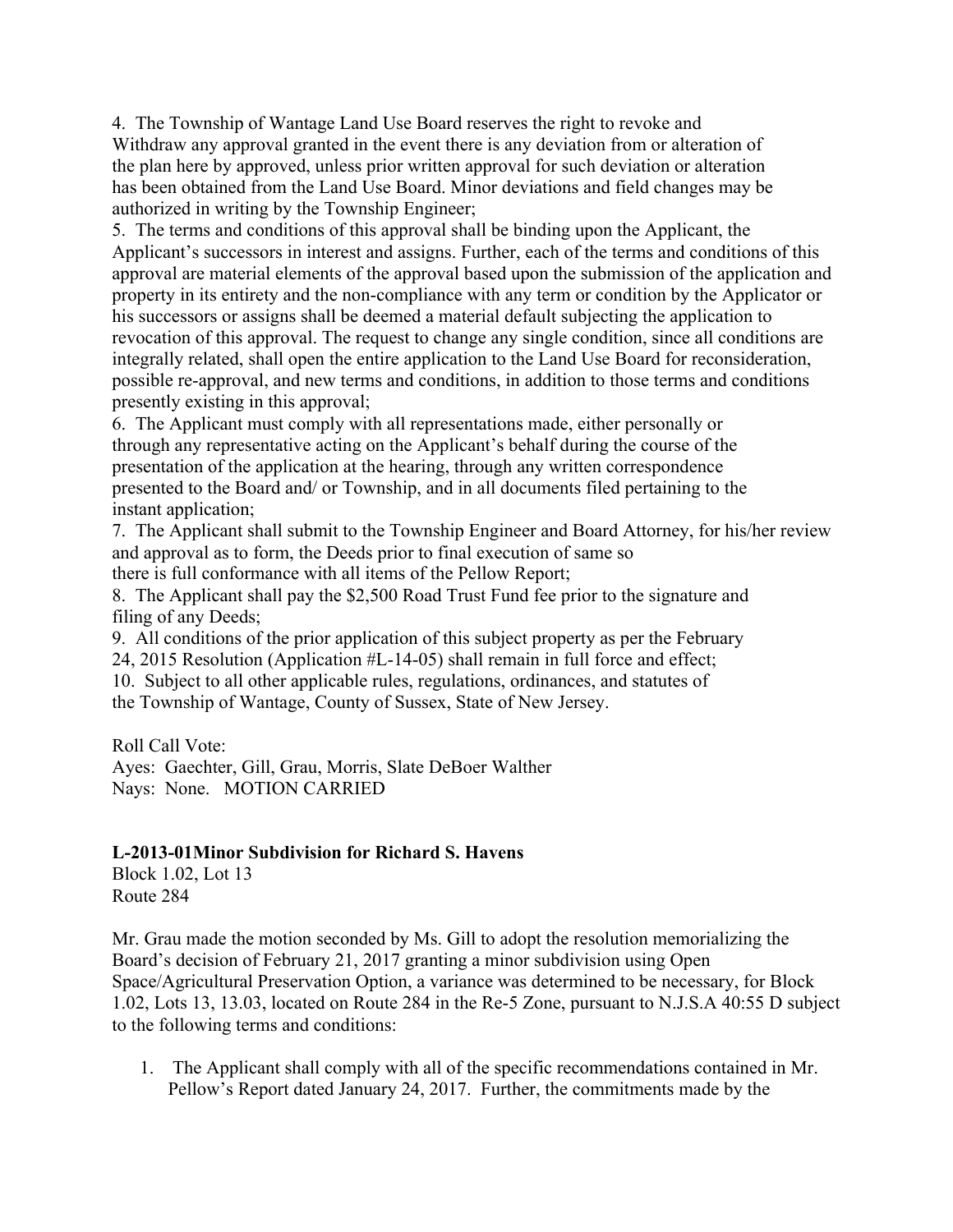applicant and their representatives in their recorded testimony and as set forth in the previous finding of fact shall be satisfied;

- 2. Payment of all fees, costs, escrows due or to become due. Any monies are to be paid within twenty days of said request by the Board's Secretary;
- 3. The Township of Wantage Land Use Board reserves the right to revoke and withdraw any approval granted in the event there is any deviation from or alteration of the plan hereby approved, unless prior written approval for such deviation or alteration has been obtained from the land use Board. Minor deviations and field changes may be authorized in writing by the Township Engineer;
- 4. The Applicant shall comply with all requirements of the regulations of the township of Wantage and this conditional approval. Such compliance shall also be binding upon the applicant's agents, servants, successors, and assigns;
- 5. The terms and conditions of this approval shall be binding upon the applicant, the applicant's successors in interest and assigns. Further, each of the terms and conditions of this approval are material elements of the approval based upon the submission of the application and property in its entirety, and the non-compliance with any term or condition by the applicant or his successors or assigns shall be deemed a material default subjecting the application to revocation of this approval. The request to change any single condition since all conditions are integrally related shall open the entire application to the land use board for the re-consideration, possible re-approval and new terms and conditions in addition to those terms and conditions presenting existing in this approval;
- 6. All performance requirements as set forth in the findings of fact herein shall be satisfied by the applicant as a condition of this approval whether or not repeated at length in this conditions-section of this Resolution;
- 7. Certificate that all taxes are paid to date of approval;
- 8. The Applicant shall pay \$1,650 to the road Trust fund prior to the signing of any Deeds in connection with the subject property;
- 9. The applicant shall meet any and all COAH requirements applicable at the appropriate time subject to review and approval of the township Planner;
- 10. The applicant shall submit to the township Engineer and township Planning Board attorney, for his and her review and approval as to form, the Deeds that will effectuate the subdivision. The deed shall specifically refer to the resolution. The Applicant shall record the Subdivision deed within 190 days of the memorializing Resolution being adopted. Failure to do so shall render this approval null and void;
- 11. Prior to the issuance of any construction permit, the applicant shall file with the Board and Construction Official an affidavit verifying the Applicant is in receipt of all necessary agency approvals other than the municipal agency having land use jurisdiction over the application and supply a copy of any approvals received;
- 12. The applicant must obtain approval from the Sussex County Planning Board;
- 13. The applicant must comply with all representations made, either personally or through any representative acting on her behalf, during the course of her presentation to the Board, and in all documents filed with the instant Application;
- 14. Subject to all other applicable rules, regulations, ordinances, and statutes for the township of Wantage, County of Sussex, State of New Jersey.